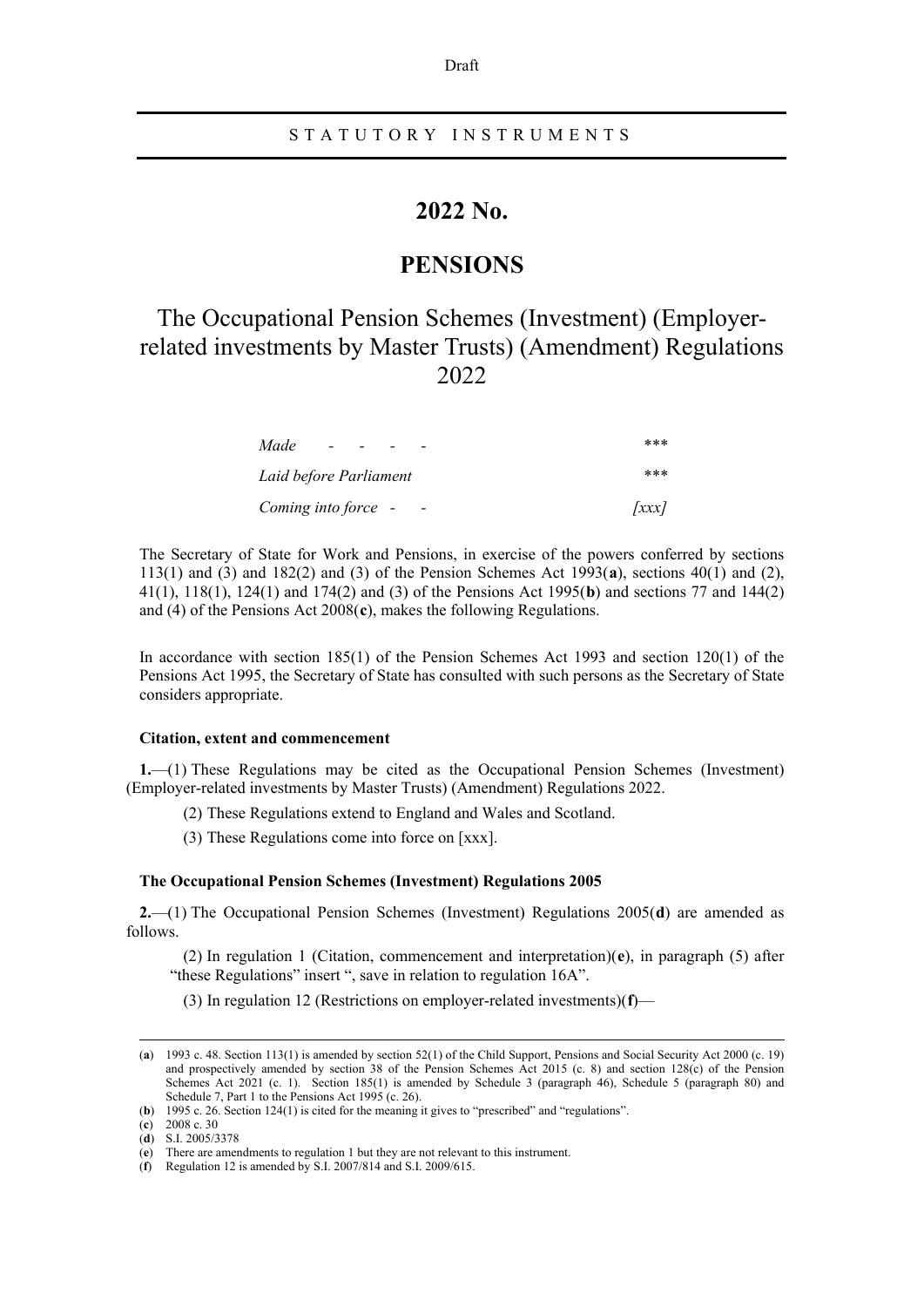- (a) in paragraph  $(2)$ , for "13 and 16" substitute "13, 16, 16A and 16B";
- (b) in paragraph (2A), for "15A and 16" substitute "15A, 16, 16A and 16B";
- (c) in paragraph (2B), for "regulation 16" substitute "regulations 16, 16A and 16B"; and
- (d) at the beginning of paragraph (3), insert "Subject to regulations 16A and 16B,".

(4) In regulation 16 (Multi-employer schemes)(**[a](#page-1-0)**), at the beginning of paragraph (5), insert "Subject to regulations 16A and 16B,".

(5) After regulation 16 insert—

#### **"Authorised Master Trust schemes**

**16A.**—(1) Subject to paragraphs (2) and (3), this regulation applies to a scheme which is—

- (a) a Master Trust scheme to which Part 1 of the Pension Schemes Act 2017(**[b](#page-1-1)**) applies (Master Trusts);
- (b) authorised in accordance with section  $5(4)(a)$  of the Pension Schemes Act 2017 (decision on application for authorisation of a Master Trust scheme); and
- (c) used by 500 or more employers.

(2) This regulation continues to apply to a scheme during any period of less than 2 years in which the number of employers using the scheme falls below 500.

(3) If a scheme to which this regulation applies ceases to be authorised in accordance with section 5(4)(a) of the Pension Schemes Act 2017, this regulation continues to apply to the scheme until the date which is two years after the date on which a decision to withdraw authorisation from the scheme becomes final in accordance with section 35 of the Pension Schemes Act 2017.

(4) For the purposes of determining whether the scheme complies with regulation 12(2) (restrictions on employer-related investments), "employer-related investments" means—

- (a) shares or other securities issued by the scheme funder, by the scheme strategist, or by any person who is connected with, or an associate of, the scheme funder or the scheme strategist;
- (b) land which is occupied or used by, or subject to a lease in favour of, the scheme funder, the scheme strategist, or any person who is connected with, or an associate of, the scheme funder or the scheme strategist;
- (c) property (other than land) which is used for the purposes of any business carried on by the scheme funder, the scheme strategist, or any person who is connected with, or an associate of, the scheme funder or the scheme strategist;
- (d) loans to the scheme funder, the scheme strategist, or any person who is connected with, or an associate of, the scheme funder or the scheme strategist;
- (e) any guarantee of, or security given to secure, obligations of the scheme funder, the scheme strategist, or a person who is connected with, or an associate of, the scheme funder or the scheme strategist, and for the purposes of section 40 of the 1995 Act and these Regulations a guarantee or security given by the trustees shall be regarded as an investment of resources of the scheme equal to the amount of the obligations guaranteed or secured;
- (f) any loan arrangement entered into with any person whereby the trustees' right to or expectation of repayment depends on the actions or situation of the scheme funder, the scheme strategist or a person who is connected with, or an associate of, the scheme funder or the scheme strategist, unless it was not the trustees' purpose in entering into the arrangement to provide financial assistance to the scheme funder,

<span id="page-1-0"></span><sup>(</sup>**a**) Regulation 16 is amended by S.I. 2009/615.

<span id="page-1-1"></span><sup>(</sup>**b**) 2017 c. 17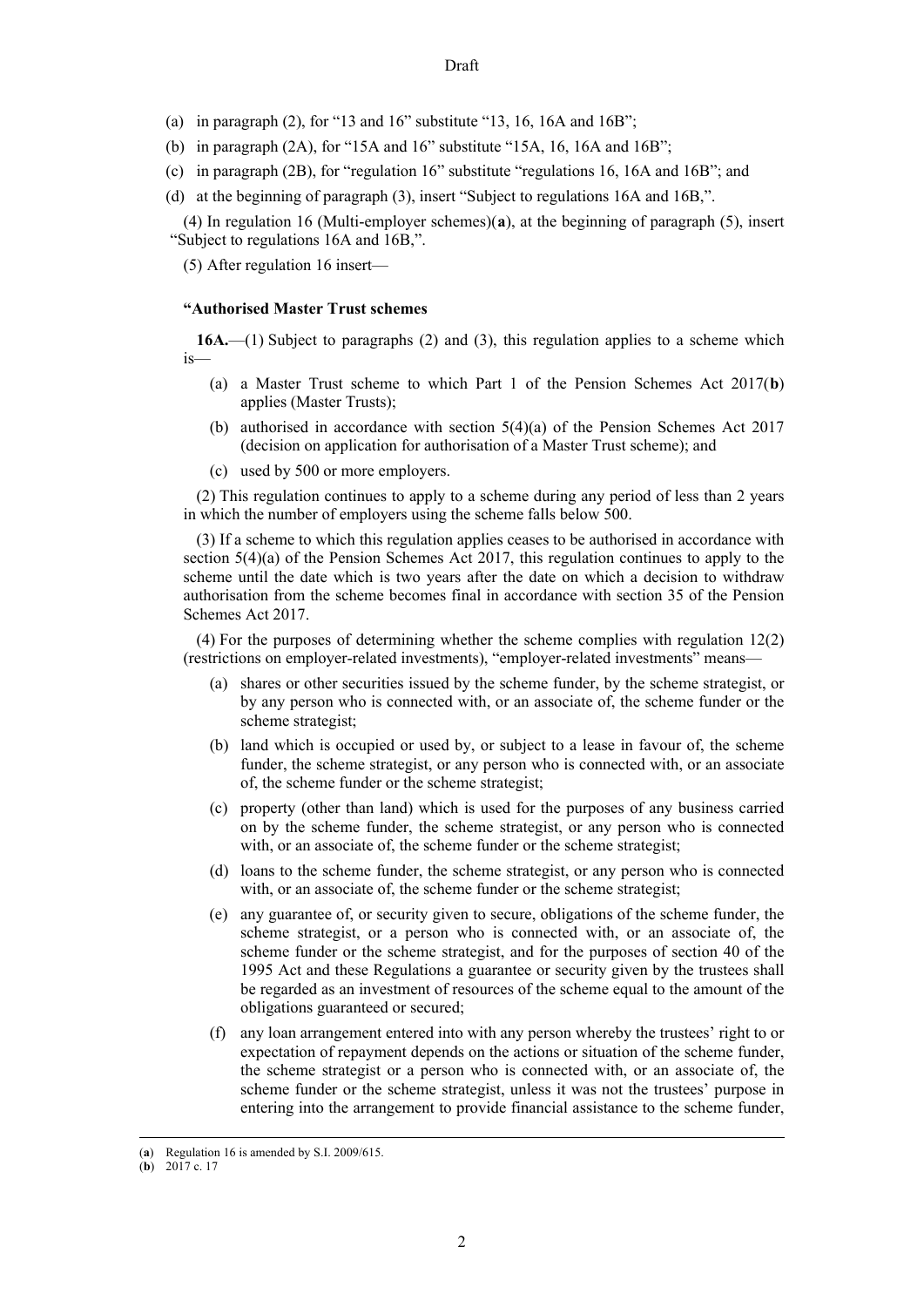the scheme strategist or a person who is connected with, or an associate of, the scheme funder or the scheme strategist;

- (g) the proportion attributable to the scheme's resources (whether directly or through any intervening collective investment scheme) of any investments which—
	- (i) have been made by the operator of any collective investment scheme, and
	- (ii) would, if they had been made by the scheme, have met any of the descriptions set out in paragraphs (a) to (f); and
- (h) where any of a scheme's resources are invested in an insurance policy that meets the description set out in regulation 11(d), the proportion of the scheme's resources invested in that policy which is the same proportion as B is of A where—

A represents all the assets of the insurer held in the fund, and

B represents that part of A which would, if invested by the scheme, have met any of the descriptions set out in paragraphs (a) to (f); and

(i) where any of a scheme's resources are invested in an insurance policy that meets the description set out in regulation  $11(e)$ , any investments made by the insurer from those premiums or other consideration or monies, which would have met any of the descriptions set out in paragraphs (a) to (f) if they had been made by the scheme.

(5) For the purposes of determining whether the scheme complies with regulation  $12(2)$ and (2B), "employer-related loan" means—

- (a) a loan to the scheme funder, the scheme strategist or a person who is connected with, or an associate of, the scheme funder or the scheme strategist (including one which falls within this description by virtue of section 40(3) of the 1995 Act);
- (b) a security described in paragraph (4)(a) which is an instrument creating or acknowledging indebtedness, except any such security which is listed on a recognised stock exchange;
- (c) an employer-related investment prescribed as such by regulation 11(b), which meets the description set out in paragraph (4)(e); and
- (d) an employer-related investment prescribed as such by regulation 11(c), which meets the description set out in paragraph (4)(f).

(6) For the purposes of determining under regulation 12(3) whether the trustees or managers of a scheme have entered into a transaction at an undervalue, "employer-related investment" has the meaning set out in paragraph (4).

(7) In regulation 13(10) (investments to which restrictions do not apply), "employerrelated investments" has the meaning set out in paragraph (4).

 $(8)$  Regulation 16(5)(a) applies with the omission of "and in any event must not exceed 20 per cent of the current market value of the scheme".

(9) If an investment comes within the definition of "employer-related investments" set out in paragraph (4) on or after [xxx], other than as a result of new investment by the scheme, the investment may be retained, or left undischarged, until whichever is the latest of—

- (a) the date falling two years after the date on which it first fell within the definition set out in paragraph (4); and
- (b) where repayment cannot by virtue of contractual or other legal obligations be required, or where disinvestment cannot be effected before the date mentioned in sub-paragraph (a), the earliest date on which repayment can be enforced or disinvestment effected.

(10) Paragraph (9) does not apply in respect of any sum regarded as a loan under section 40(3) of the 1995 Act.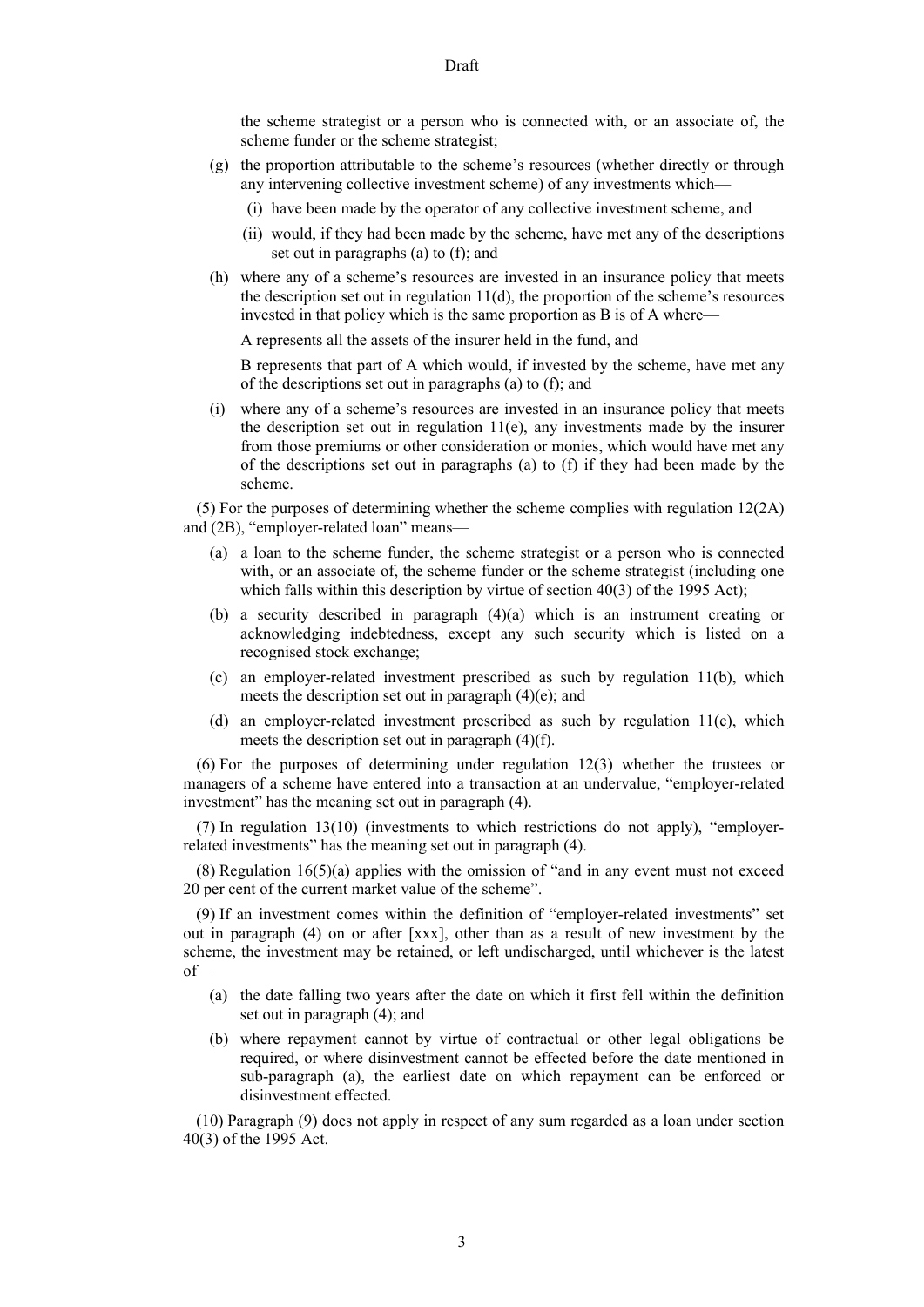(11) Where a Master Trust scheme provides money purchase benefits in conjunction with other benefits, references in this regulation to a Master Trust scheme are to a Master Trust scheme only to the extent that it provides money purchase benefits.

(12) For the purposes of this regulation—

"employer" means a person who employs or engages persons who are, or are entitled to become, members of the scheme;

"money purchase benefits" has the meaning set out in section 181 of the Pension Schemes Act 1993;

"scheme funder" and "scheme strategist" have the meanings set out in section 39 of the Pension Schemes Act 2017; and

"securities" has the meaning set out in section 40(2A) of the 1995 Act.

#### **Schemes to which regulation 16A ceases to apply**

**16B.** To the extent that—

- (a) an investment becomes an employer-related loan or an employer-related investment as a result of regulation 16A ceasing to apply to a scheme; and
- (b) repayment or disinvestment cannot be effected immediately by virtue of contractual or other legal obligations,

that investment may be retained until the earliest date on which, having regard to contractual and other legal obligations, repayment or disinvestment can be effected."

## **The Occupational Pension Schemes (Requirement to Obtain Audited Accounts and a Statement from the Auditor) Regulations 1996**

**3.**—(1) The Occupational Pension Schemes (Requirement to Obtain Audited Accounts and a Statement from the Auditor) Regulations 1996(**[a](#page-3-0)**) are amended as follows.

(2) In regulation 3A (information to be included in the accounts audited by the auditor)(**[b](#page-3-1)**)—

- (a) at the start of paragraph (7) insert "Subject to paragraph (8),"; and
- (b) after paragraph (7) insert—

"(8) Where regulation 16A of the Occupational Pension Schemes (Investment) Regulations 2005 applies (authorised master trust schemes), any employer-related investments which do not meet the definition in paragraph (4) of regulation 16A may be disregarded.".

### **The Occupational and Personal Pension Schemes (Disclosure of Information) Regulations 2013**

**4.**—(1) The Occupational and Personal Pension Schemes (Disclosure of Information) Regulations 2013(**[c](#page-3-2)**) are amended as follows.

(2) In paragraph 33 of Part 5 of Schedule 3 (information that applies to the scheme to be given on request)—

- (a) at the start of sub-paragraph (2) insert "Subject to sub-paragraph (3),"; and
- (b) after sub-paragraph (2) insert—

"(3) Where regulation 16A of the Occupational Pension Schemes (Investment) Regulations 2005 applies (authorised master trust schemes), any employer-related

<span id="page-3-0"></span><sup>(</sup>**a**) S.I. 1996/1975

<span id="page-3-1"></span><sup>(</sup>**b**) Regulation 3A was inserted by S.I. 2016/229.

<span id="page-3-2"></span><sup>(</sup>**c**) S.I. 2013/2734